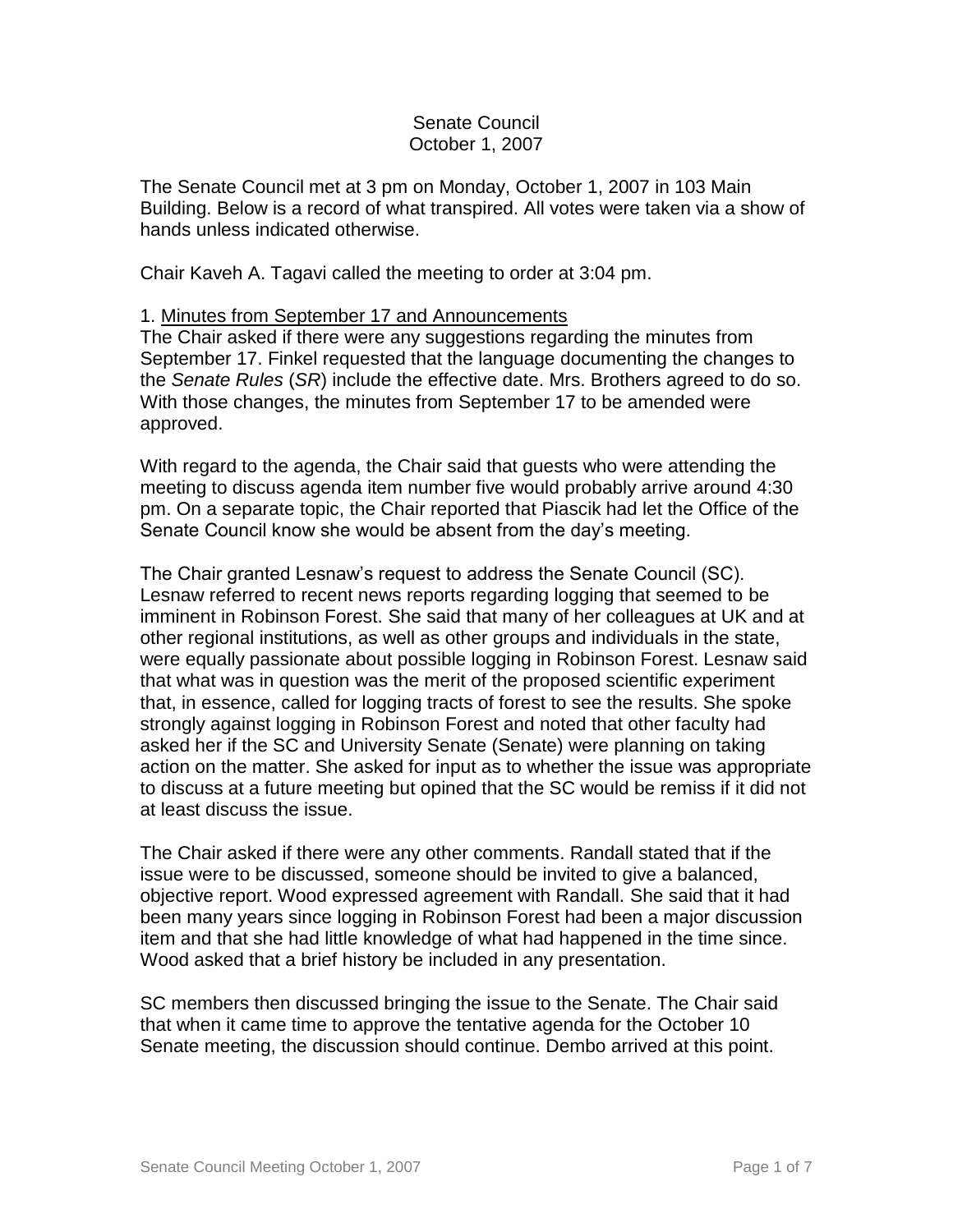The Chair explained that he had a number of announcements, beginning with one about the oral communications suspension. At the September 11, 2006 Senate meeting, the Senate voted to extend until Fall 2009 the suspension of the oral communications requirement (meaning the incoming class of 2009 would be the last class for which the requirements were suspended) and to request a report from the University Studies Committee on the progress for a solution, to be submitted to the Senate Council by the end of January 2007.

In reply to a query by the Office of the Senate Council, the Associate Provost for Undergraduate Studies reported that due to the ongoing reform of general education/USP at UK, the oral communications issue would not be reviewed by the University Studies Committee until the reform activities began to involve discussions about specific course inclusion.

Finkel opined that not having a report ready, in light of the revisions to the general education program, was appropriate. If the revisions to the general education program were not instituted, a report could then be requested. Provost's Liaison Greissman concurred.

The Chair then offered an update on possible faculty members who were suggested to serve on the SC's ad hoc Committee on Senate Committee Structure (CSCS). The Chair said he would inquire further with one nominee; the other members would be Finkel, Greissman and Wood. Once a final member was named, the Chair said he would create a charge.

The Chair then shared information about nominees for various administrative committees. After brief discussion, SC members determined it was acceptable to also suggest individuals external to UK. There was additional, brief discussion on individuals to submit as nominees. The Chair noted that he would begin soliciting the names of nominees from senators, as well as from SC members.

The Ombud had asked to postpone the Ombud's report, so it would not be given in October, but rather in a subsequent month.

The Chair said that he had some information to share about college and departmental rules. By way of background, he explained that college and departmental rules ("rules") must be approved by the college dean and Provost prior to becoming effective. The approval by the dean and Provost are to ensure the rules are compatible with existing regulations (*Administrative Regulations* [*AR*], *Governing Regulations* [*GR*] and *University Senate Rules* [*SR*]) only. In the interest of furthering shared governance, Provost Subbaswamy requested the opinion of the SC on how new rules versions would be reviewed. The Chair said that as a part of his elected position, he was willing to review all new rules. He asked if SC members had any suggestions or comments. He said that Associate Provost for Faculty Affairs Heidi Anderson was amenable to the SC convening a subcommittee to review new rules versions. He said that other options were for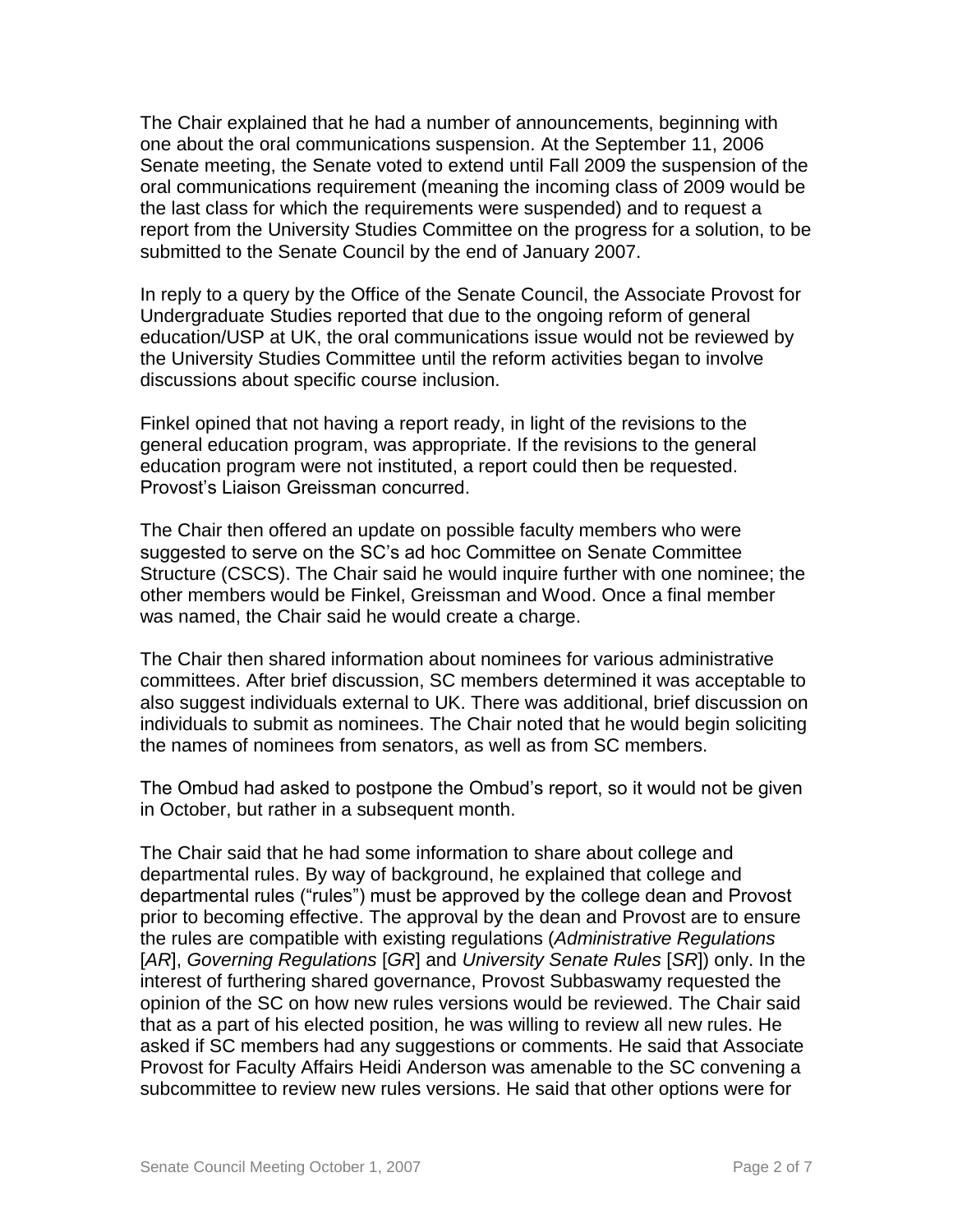the SC to review new rules during live meetings or via the SC listserv, or that he could bring sensitive or anomalies only to the SC.

The Chair clarified for Wood that the rules to be reviewed would be newly revised rules, not the existing rules that were posted on the SC's web site. He added that then-interim Provost Scott Smith had begun the effort to ensure some level of conformity in the rules. Those present engaged in a lively discussion on possible review process procedures. Greissman suggested that SC first determine what was going to be reviewed in the sets of rules, and then look into how it should be done.

The Chair said that unless he was requested to do otherwise, he would take responsibility for reviewing all newly revised sets of rules that the Provost sends to him. As a part of his review, the Chair said he would contact senators and other faculty in the specific department or college and solicit input and concerns. If anything problematic arises, he would involve the SC as a whole.

### 2. Senate Committee Preferences, Round 2

After a brief explanation by the Chair, he asked if the SC wished to approve the committee compositions one at a time, or all at once.

Finkel **moved** to approve the compositions as outlined in the handout, as well as the addition of one senator whose preference was indicated, but not included in the committee's spreadsheet. Lesnaw **seconded**. A **vote** was taken and the motion **passed** unanimously.

### 3. [Senate Council Liaison to Graduate Council](http://www.uky.edu/USC/New/files/20070917/GC%20Meeting%20Dates.pdf)

The Chair reminded SC members that during the last meeting, it was suggested that last year's liaison be offered the chance to serve as liaison again. The Chair reported that that individual was unable to serve in that capacity again, due to other responsibilities. After determining that the SC members present all had one type of commitment or another that would prevent them from being the liaison to the Graduate Council, the Chair said that he would ask those members who were absent if they were interested. Otherwise, Thelin said he would serve and attend whenever possible – the Chair said he would attend when Thelin was unavailable.

The Chair noted that since he was unable to identify as liaison to the Undergraduate Council a SC member whose term was not ending in December, he accepted Harley's offer to serve as liaison to the Undergraduate Council.

### 4. Revisiting the Family Education Program

The Chair explained that he had received a possible resolution from a faculty senator that proposed expanding the Family Education Program (FEP) to include graduate-level courses. He asked SC members to offer input on how to proceed, not on the merit of the proposed resolution.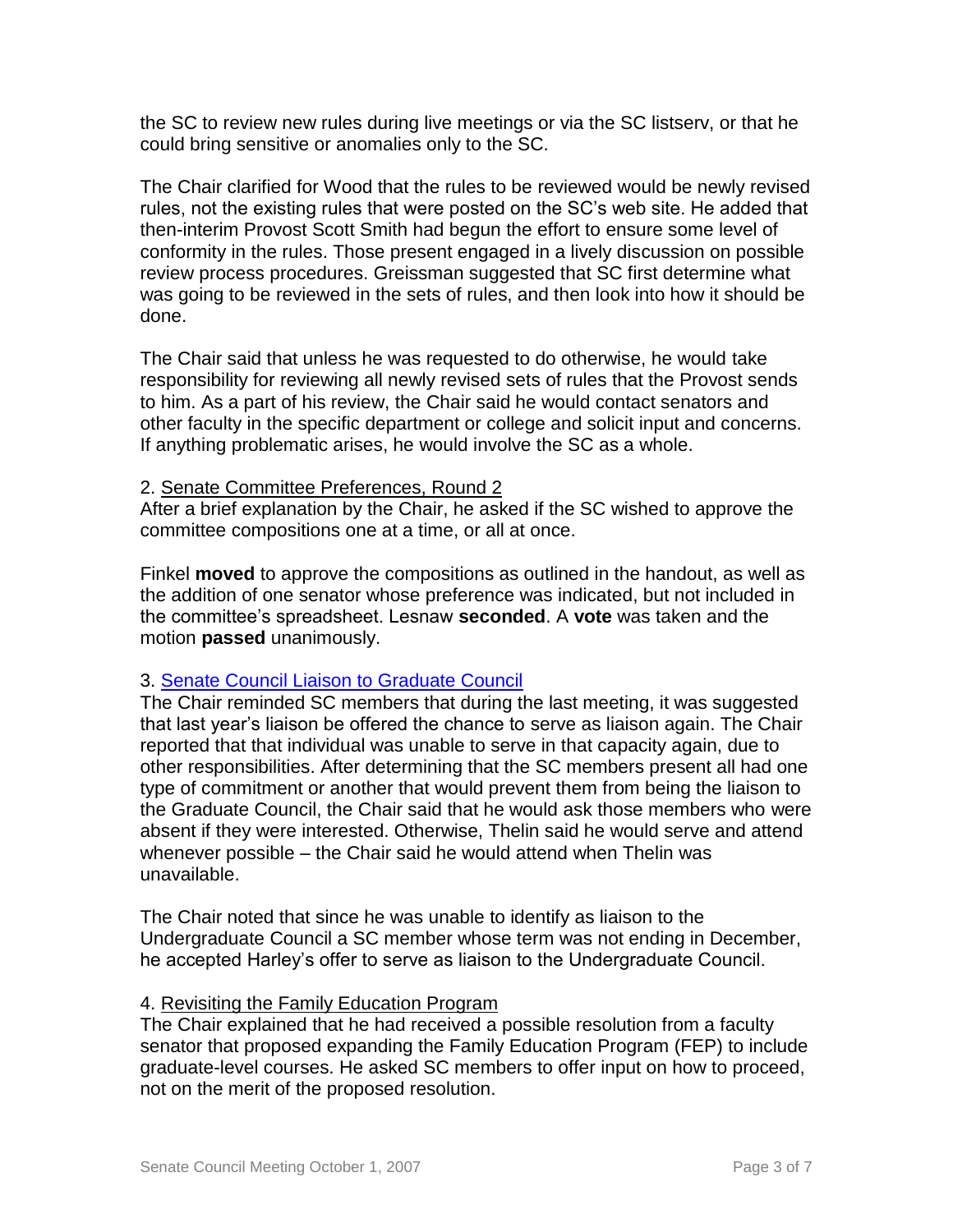There were a variety of comments. Dembo reminded SC members that the Work-Life Subcommittee on the Expansion of the EEP Program came up with a recommendation that FEP should include graduate-level courses, but did exclude professional courses. He added that a separate section of that committee's report suggested a consideration of including professional courses in FEP, at a future date. Dembo said that the proposal was changed at some point after it left the subcommittee, but before it was presented to the Board of Trustees (BoT); the BoT was not aware that the proposal it viewed was different from the proposal put forth by the subcommittee in their final report. Dembo opined that someone should be made to explain why the proposal was changed.

In response to Thelin, Dembo said he thought the change occurred at the level of the President's Cabinet. After additional discussion, the Chair said he would invite Executive Vice President for Finance and Administration Frank Butler and Vice President for Planning, Budget and Policy Angie Martin to a near-future SC meeting.

Moving to the next agenda item and invited guests, the Chair suggested that those around the table introduce themselves.

5. Revisions to *[Administrative Regulations II-4.0-4](http://www.uky.edu/USC/New/files/20071001/AR%20II-4-0-4_Complete.pdf)* ("Research Conflict of Interest [and Financial Disclosure Policy"\) \(input only -](http://www.uky.edu/USC/New/files/20071001/AR%20II-4-0-4_Complete.pdf) possible endorsement) The Chair invited Associate General Counsel Marcy Deaton to offer some background on the proposed changes. Guest Deaton explained that there was a committee charged with reviewing the *Administrative Regulations* (*AR*) to bring them into compliance with the provost-model at UK. Due to a need to comply with human subject research accreditation rules, the review of *AR II-4.0-4* was pushed forward. She also noted that the Chair had suggested a change so that the membership of Research Conflict of Interest Committee (RCOIC) would be jointly suggested by the Vice President of Research and the Senate Council. (Membership previously was selected solely by the Vice President of Research.) She then suggested that Office of Sponsored Project Administration Director Debbie Davis offer her comments.

Guest Davis said that while the *AR* on research conflict of interest had been around for some time, it needed to be updated and would then reflect the models at most research universities. One major change involved the current distributed model for the associate deans for research to review research conflicts of interest; the proposed language would enact a change to a central committee to review conflicts and management plans for dealing with conflicts. While college and associate deans would still be involved in the processes, there will be a central committee doing the reviewing to increase consistency. The intent will be to have a majority, if not all members, be faculty, with some non-faculty ex officio members.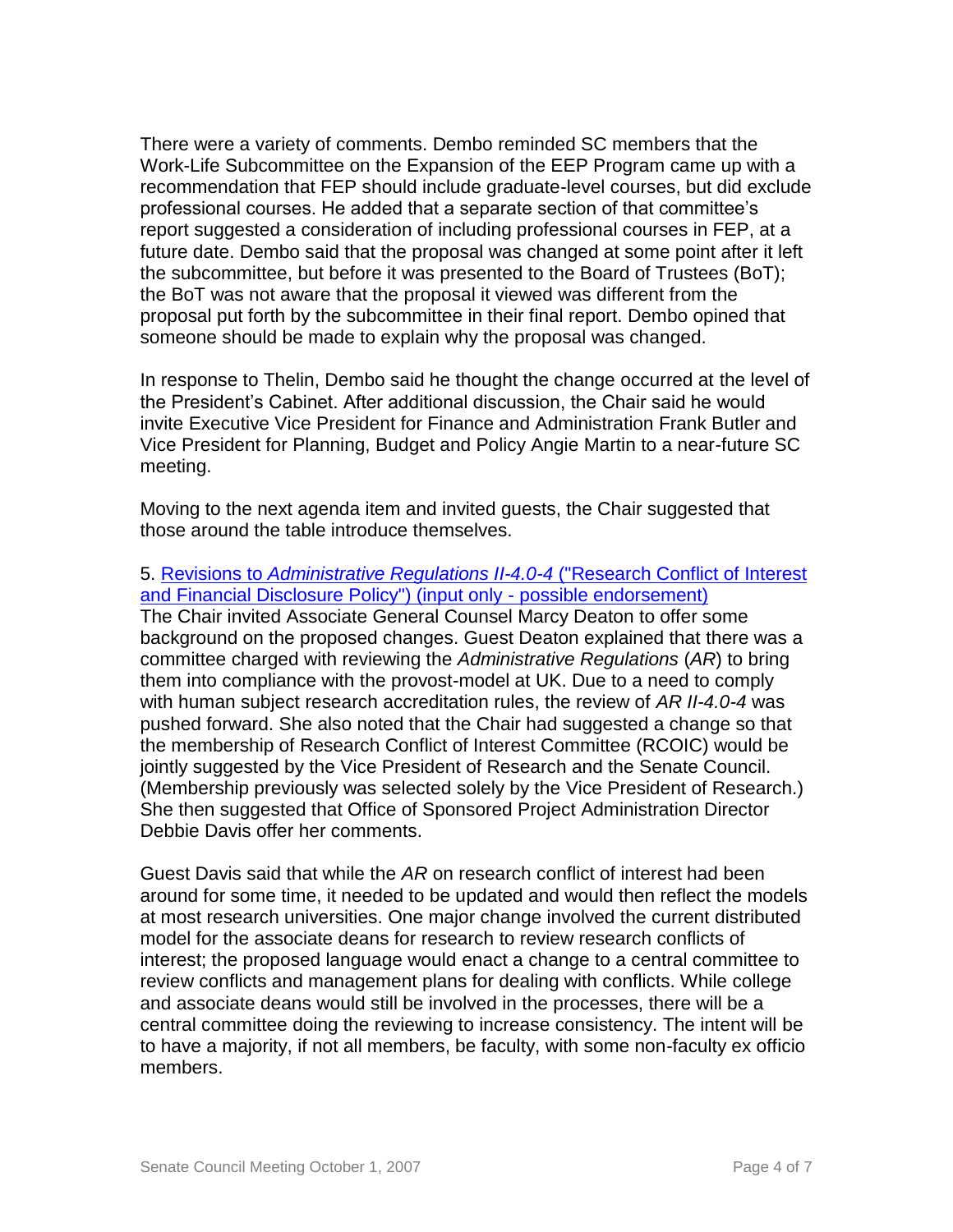Davis went on to explain that to receive accreditation from the Association for the Accreditation of Human Research Protection Programs (AAHRPP), changes had to be made to include specific references to human subject research in the *AR*.

The Chair reminded SC members that the SC had neither the power to approve or disapprove, but because it would affect so many faculty it was important to send it to the Senate for a review. He said he would ask for a motion towards the end of the discussion.

Thelin asked if the proposed changes would address other kinds of conflicts of interest, such as the situation in which a faculty member wants to hire an individual to work in his/her start-up company, as well in the UK lab. Davis replied that it did not. She added that it more or less lifted language from federal regulations and placed it into UK's *ARs*.

In response to a query from Finkel, Davis explained that the proposed language about human research subjects was taken directly from the AAHRPP requirements. The current policy includes thresholds defining significant financial interest, such as \$10,000 received per year – anything below that will not need to be disclosed. She said there was a national movement over the past several years to set more stringent standards for research involving human subjects. As proposed, the new language would essentially set a zero threshold for human subjects research – even if someone received no money from a company but still had some type of relationship with the company, it would mean there was a conflict that must be disclosed. She added that disclosures were required so that the researcher can manage, reduce or eliminate the conflict. Those actions would be specific to the various conflict situations that arise.

In response to Wood's question about members of data safety monitoring boards, Davis said that whether or not a conflict existed would depend upon the details of any given situation.

Thelin raised the question of extending the zero threshold beyond human subjects. Regardless of the research issue, it should not be limited to humans but should be expanded. A variety of SC members agreed that there should be a zero threshold across the board for all research, not just that involving human subjects.

Finkel did not support such a change. He opined that if the threshold were lowered that far, there would be many more conflicts and much more effort would need to be expended to manage, reduce or eliminate the conflict. He added that if a faculty member applied their research in such a way that led to a moneymaking enterprise in which royalties from research were received, there would automatically be a conflict if the threshold were at zero for all research, not just that involving human subjects. Randall agreed, noting the big push for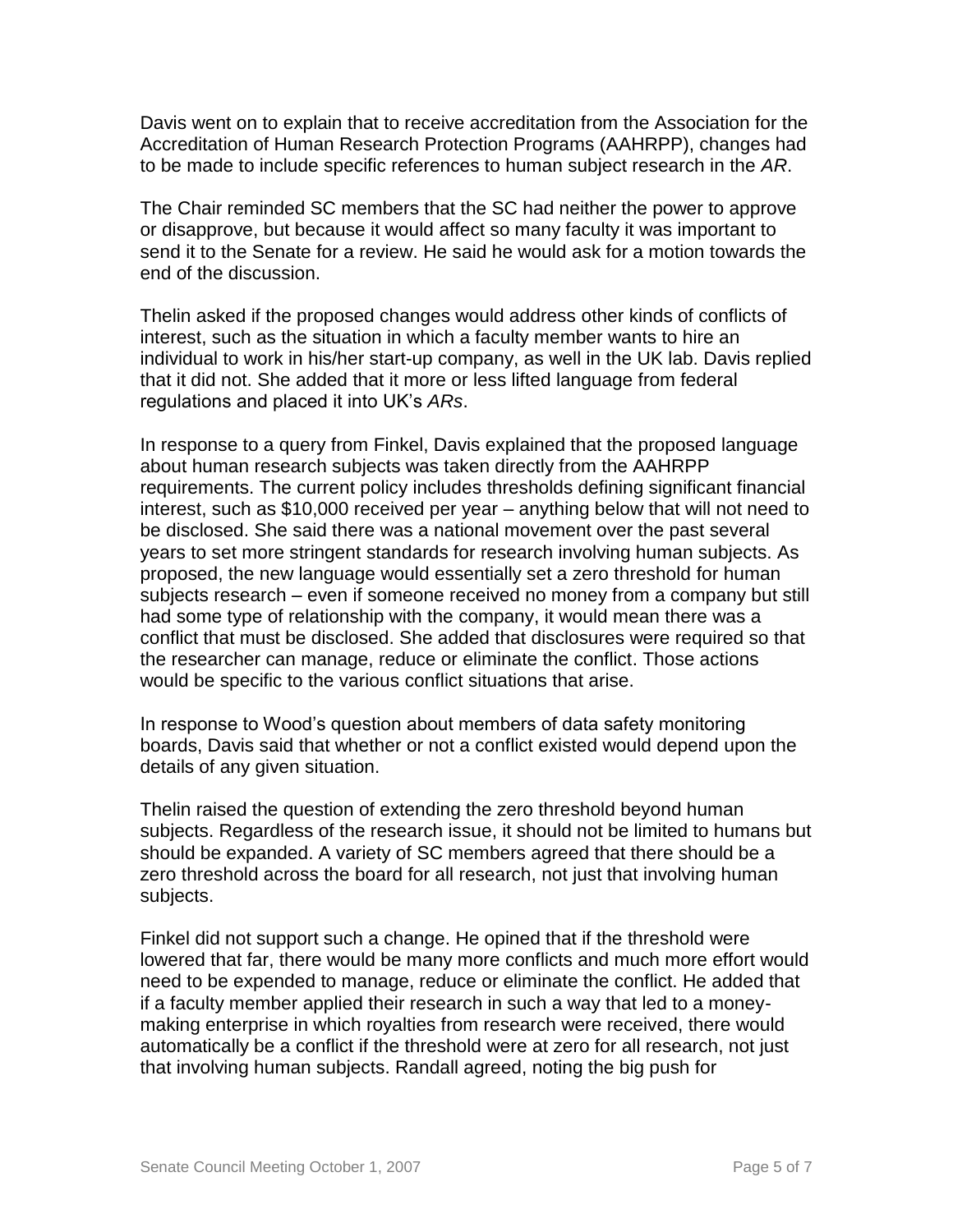translational research. He said that he supported the restrictive but manageable limitations in the proposed language.

Davis noted that the area of human research subjects and potential conflicts of interest were areas in which UK tried to keep abreast of national trends and other institutions.

Finkel asked for a definition of what was meant by a "public entity." Davis said it referred to a governmental entity – the language was taken from federal regulations.

Finkel then **moved** to send the proposed language change to the Senate with no recommendation – he thought there had been too little time to examine the changes. Aken **seconded**. A **vote** was taken and the motion **passed** unanimously.

### 6. [Tentative Senate Agenda for October 8](http://www.uky.edu/USC/New/files/20071001/Tentative%20Senate%20Agenda%20for%2010-1.pdf)

The Chair reminded SC members that the Ombud's report would need to be removed, per the Ombud's request.

He explained that the agenda was somewhat light due to the Office of the Senate Council having worked tirelessly during the spring 2007 semester to ensure that as many proposals as possible could be approved by the end of the spring semester, without having to wait and approve them in the fall.

Finkel asked about adding a discussion on the Robinson Forest to the agenda. He said that if appropriate speakers could be found to give the pros and cons on the proposed experimental logging, then it would be a good time to hold the discussion. He opined that it was not necessarily within the purview of the Senate, but that it was appropriate to allow an informational opportunity.

The Chair requested that the names of possible guests be sent to Mrs. Brothers as quickly as possible.

Michael said that the mention of third bachelor's degrees did not need to go to the Senate and requested it be removed.

Thelin **moved** to approve the tentative agenda as an unordered list, with the following revisions: 1. remove Ombud's report; 2. remove "Third Bachelor's Degrees"; and add a discussion on Robinson Forest so long as appropriate speakers could be identified and were able to attend. Harley **seconded**. A **vote** was taken on the motion, which **passed** unanimously.

There was a very brief discussion about the timing of the annual memo on guidelines for tenure and promotion that was sent to deans. Greissman stated that the Senate should give whatever feedback it felt necessary on what would